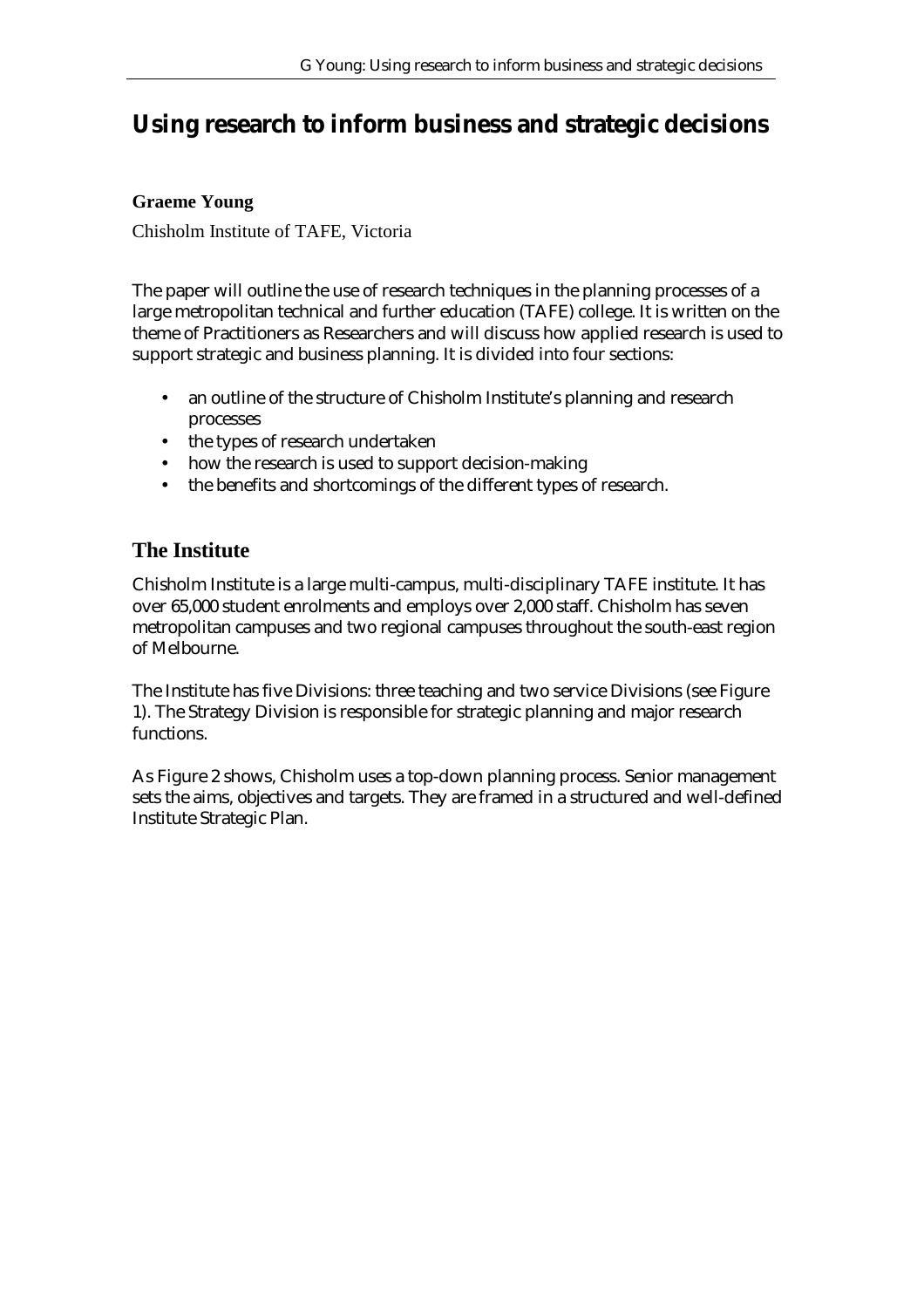

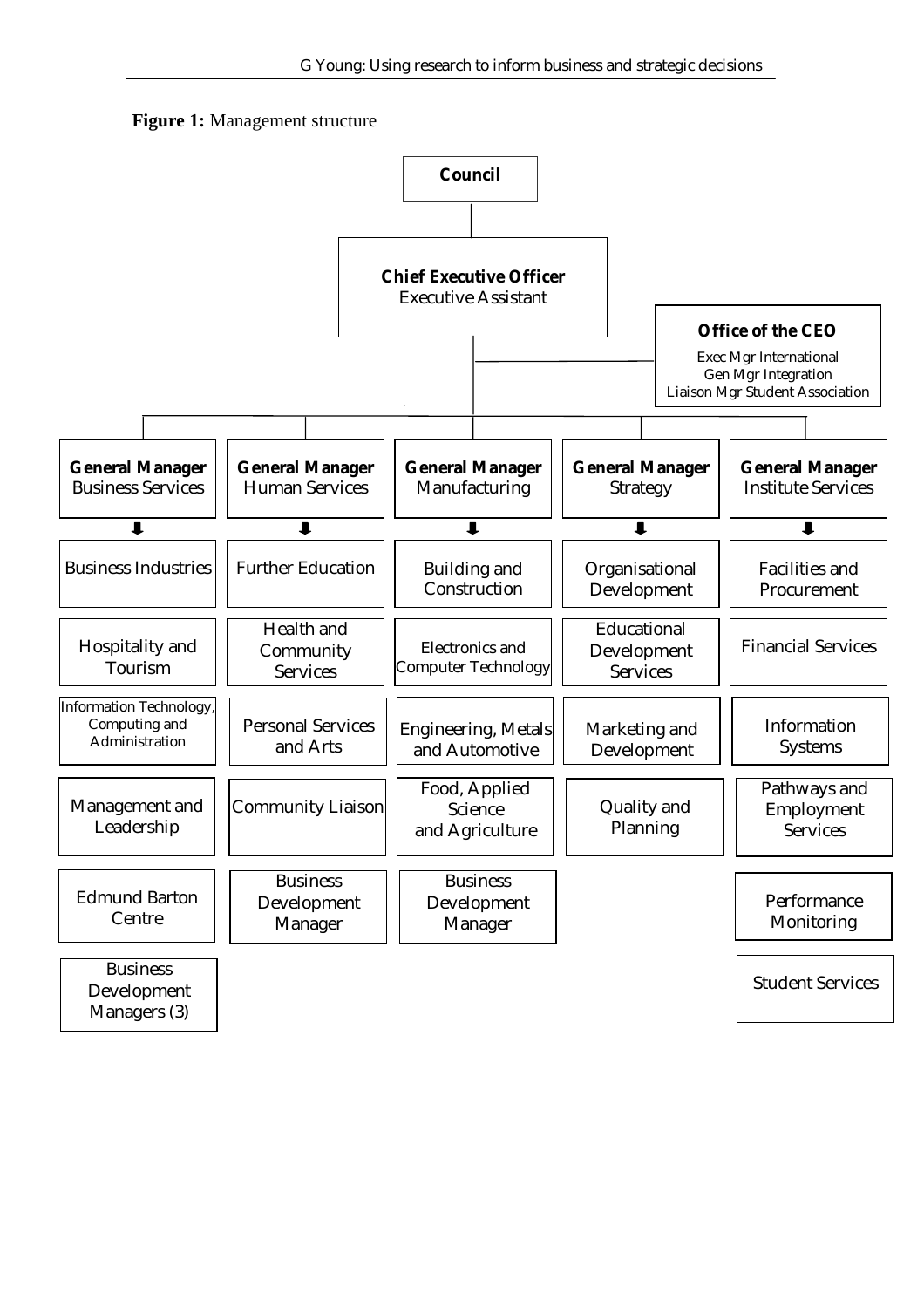



The Institute Strategic Plan outlines the opportunities and challenges that the future presents as well as strategic goals and targets to achieve the Institute vision. The Institute Strategic Plan has four strategic goals and identifies a number of Institute strategies underpinning the achievement of the strategic goals and Institute vision. The Strategic Plan is reviewed annually to monitor the level of achievement against targets. Institute targets have been identified for each of the four strategic goals. An annual self-evaluation of these targets is used to verify that the operational activities and data collection processes are aligned with the Institute's strategic priorities.

The Strategic Plan outlines:

• the vision - the desired long term achievements or where it wants to be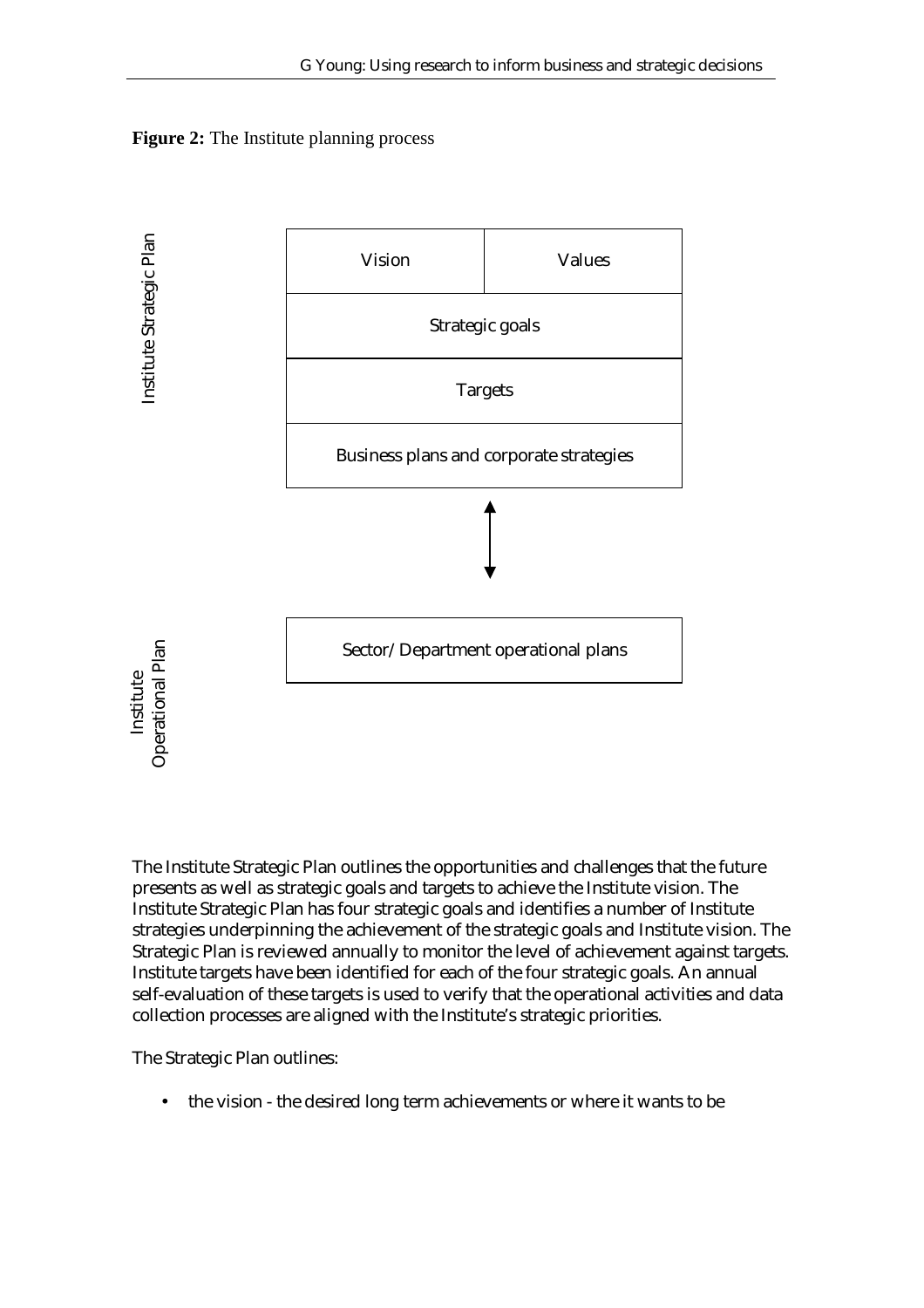- the values the beliefs that are fundamentally important or what it believes in and promotes
- strategic goals four broad statements describing the preferred outcomes for it
- strategic targets statements describing the preferred future directions or outcomes for it
- business plans a detailed and researched planning document looking forward three years, which includes the outcomes and strategies to support the achievement of key priorities
- operational plans developed for every area, which identify annual outcomes, measures and strategies and are used to guide operations, measure performance and inform individual achievement plans.

Three departments within the Strategy are involved in research in various capacities.

- Educational Support Department
- Marketing and Development Department
- Quality and Planning Department

The Educational Support Department is responsible for curriculum design, national curriculum projects and the campus library network. The Marketing and Development Department is responsible for market research, feasibility studies and business development projects. The Quality and Planning Department is responsible for the quality system and strategic planning.

The Quality and Planning Department is the focus of the discussion. It consists of a group of nine people who are responsible for strategic planning, the quality system and applied research functions. As with many organisations with a similar structure, the three functions complement each other. Although the three groups within the Quality and Planning Department work on distinct functions, they are interrelated and have a strong emphasis on continuous improvement. The Chisholm Institute Management Framework, the quality system, sets out the framework for the quality management and operational processes and procedures. The Business Plan process sets out the medium term (three years) strategic and business planning processes for operational areas, and the short-term outcomes are outlined in the annual operational plan. The monitoring and evaluation of targets is managed by the applied research functions.

## **Types of research**

There are four areas of research undertaken by staff in the Quality and Planning Department. These are:

- Analysis of internal and external databases
- Evaluation of program and services
- Market research/investigative activities
- Trend monitoring and environmental scanning.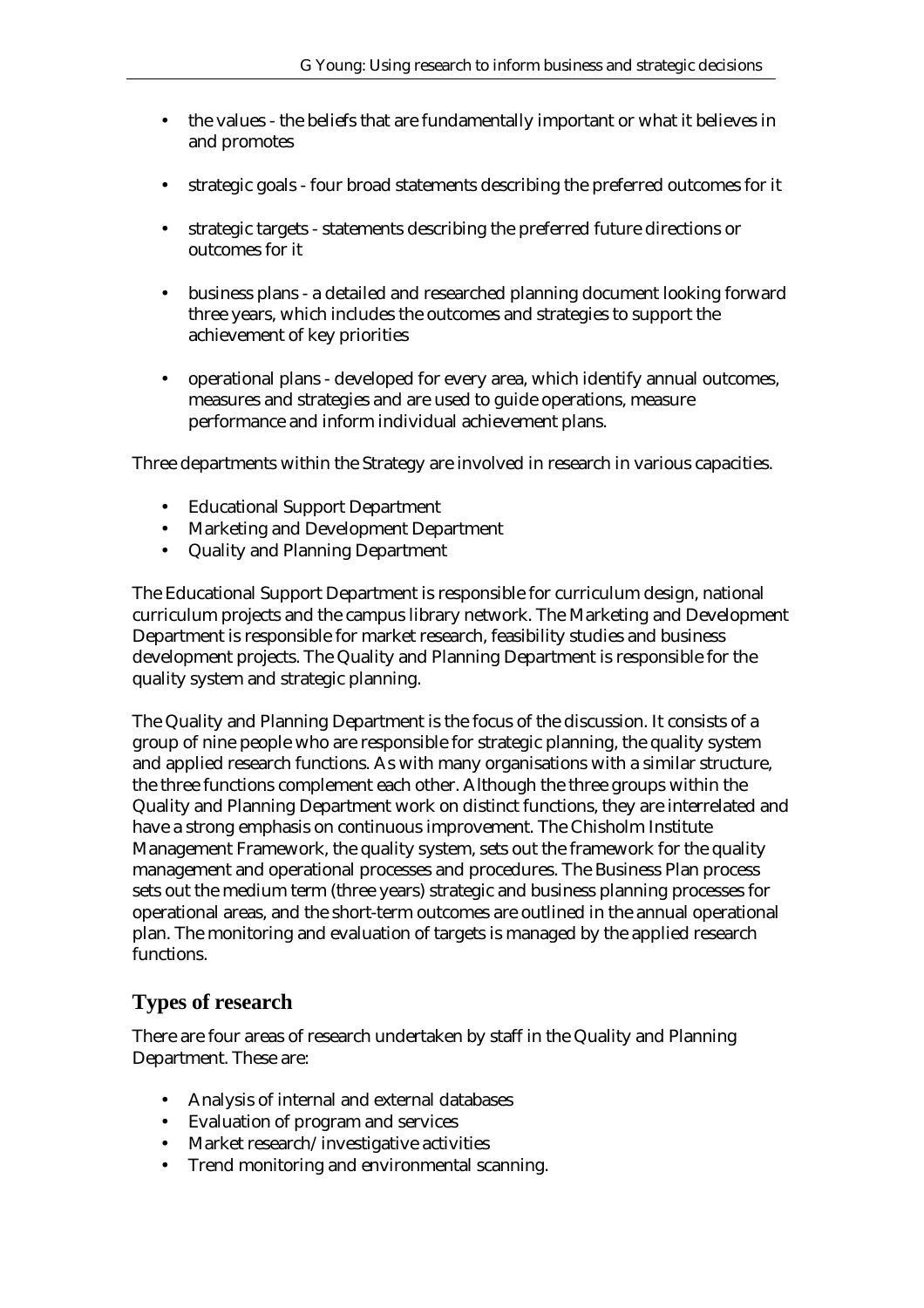#### **Analysis of internal and external databases**

The key source of information for planning and review functions is through the retrieval and analysis of existing databases. These databases of information include data about student enrolments, demographic movements and changes, industry trends, employment rates, economics and sociology. The information is sourced in two ways.

#### *Internal databases*

Internal databases are those which Chisholm collects and maintains. They include the current student enrolment database, previous year's student enrolment data, the results from previously conducted internal customer satisfaction surveys, previous program and service evaluation surveys and student recruitment and employment survey data.

#### *External databases*

External databases are those sources of information which are collected by external agencies. These include student enrolment data collected by the State authority, the Office of Post Compulsory Education, Training and Employment (OPETE), National student enrolment data collated by the National Centre for Vocational Education and Research (NCVER) and national student destination data such as the Student Outcomes Survey. Other sources include the Victorian Department of Infrastructure (which examines population trends), the Australian Bureau of Statistics, Industry Training Boards and annual planning data collated by OPETE.

For example, the business planning process at Chisholm Institute requires the collection and analysis of current data available. This can include data contained within the Institute or available from external sources.

This data examines the following at the level of sector and industry and across the Institute:

- the characteristics of the students enrolled in a set of courses
- whether the courses met their target
- how much of the market they control
- how big the industry or sector is within Australia; and
- future developments of that industry.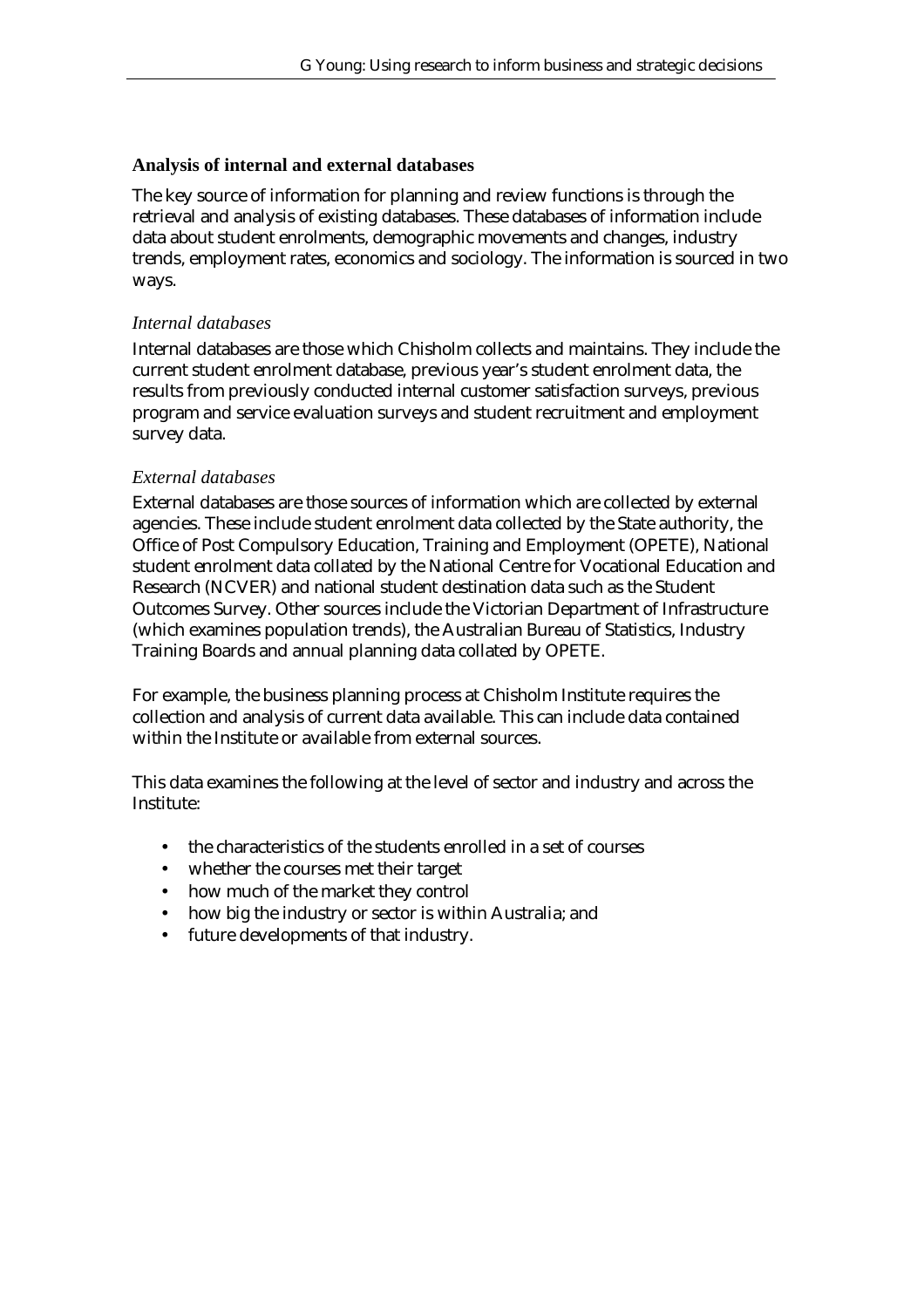| <b>Internal</b>                      | <b>External</b>                                                                                            |
|--------------------------------------|------------------------------------------------------------------------------------------------------------|
| Student enrolment data               | PETE Statewide enrolment data                                                                              |
| Results of previous customer surveys | NCVER national enrolment data and<br>graduate destination data                                             |
| Program and services evaluations     | <b>Australian Bureau of Statistics:</b><br><b>Census</b><br>Labour Market Data<br><b>Business Register</b> |
|                                      | <b>Industry Training Board Plans</b>                                                                       |
|                                      | Department of Infrastructure<br>population statistics and projections                                      |

## **Table 1:** Database sources

#### **Evaluation of program and services**

An important function of the Quality and Planning Department is to evaluate the major programs and services provided by Chisholm to its students and clients, services to staff and to industry and the community.

The primary function of evaluation is to measure the targets outlined in the strategic goals and focus on continuous improvement activities. Figure 3 shows the four strategic goals articulated in the Institute Strategic Plan. An example of the targets is shown in Figure 4. This indicates the expected outcomes that all operational areas are intended to achieve and the particular method used to capture the information.

The targets in the strategic goals are monitored and reported to the Institute Council by the Quality and Planning Department. A number of measures refer to other operational areas, such as Finance, and are reported by those particular areas. The major survey cycle overseen by the Department annually tests and evaluates customer satisfaction measures for the Institute and compares the results with the defined targets.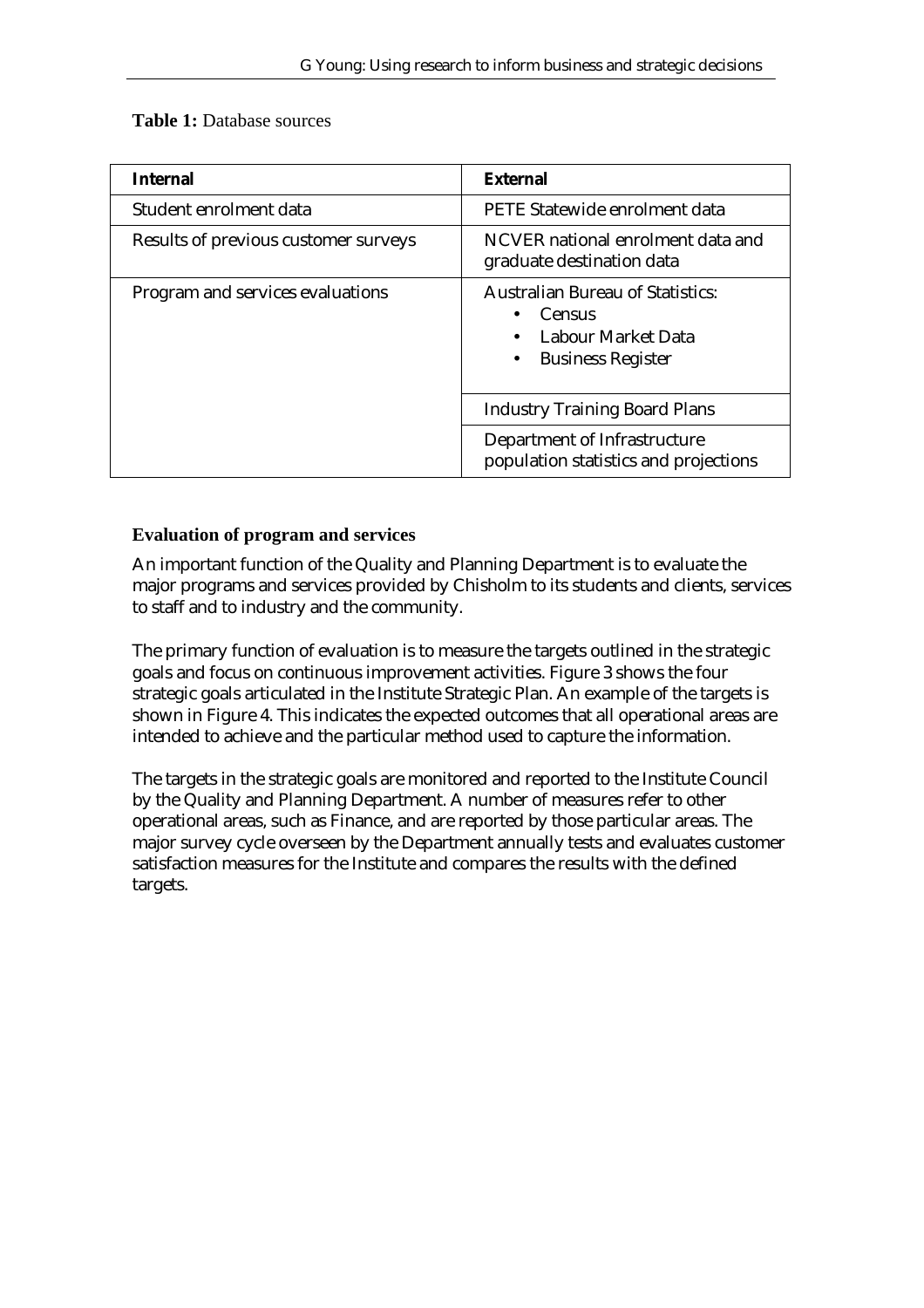## **Figure 3:** Strategic goals

## **Strategic goal 1 – Education**

Chisholm Institute will surpass expectations in the delivery of Applied Educational Solutions.

#### **Strategic goal 2 – Learning organisation**

Chisholm Institute will provide an environment which continually encourages commitment, involvement and development of its people.

#### **Strategic goal 3 – Financial**

Chisholm Institute will be financially strong.

#### **Strategic goal 4 – Structures and systems**

Chisholm Institute will create structures and systems which are a catalyst for innovation, measurement and competitive advantage.

#### **Figure 4:** Example of targets and method of measurement

| Strategic goal 1<br>Chisholm Institute will surpass expectations in the delivery of<br>applied educational solutions |                                                  |
|----------------------------------------------------------------------------------------------------------------------|--------------------------------------------------|
| <b>Targets</b>                                                                                                       | <b>Method</b>                                    |
| 100% of customers are satisfied that the programs and services<br>meet their expectations                            | <b>Student Survey</b>                            |
| 100% of graduates gain the job of their choice within three months<br>of seeking post-course employment              | <b>Graduate Destination</b><br><b>Survey</b>     |
| 100% of customers would recommend Chisholm Institute                                                                 | <b>Student Survey, Graduate</b><br><b>Survey</b> |
| 75% of withdrawals from courses are due to positive outcomes for<br>the student                                      | Discontinuing Student<br>survey                  |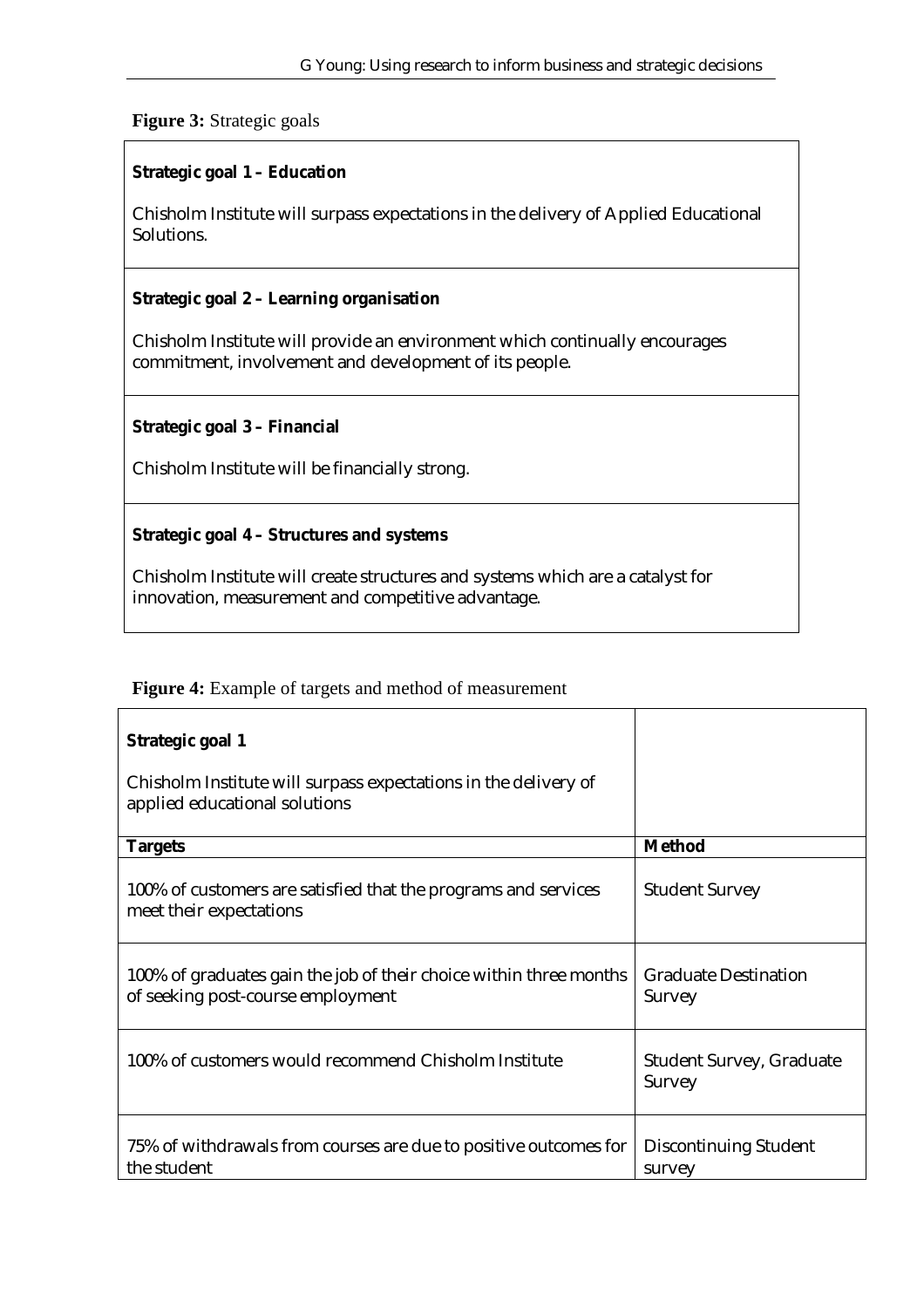A number of major surveys are undertaken to measure the strategic targets. They are:

- The Course Evaluation Survey
- The Discontinued Students Survey
- The Staff Survey
- The Employer Survey.

The Course Evaluation Survey is a stratified survey of the current student population attending a campus of Chisholm and enrolled in publicly funded programs. The survey covers student perception of the course structure and organisation, teacher experience and skills and the service provided by support areas such as Library and Student Services. The survey is conducted by getting Cluster Managers to nominate at least two courses for evaluation. The survey is administered in the classroom by administrative staff and not the teacher.

The Discontinued Student Survey is a sample survey of students who have discontinued their course of study within the year. The survey examines the reason why a student leaves and attempts to discover what present activity they are engaged in - whether it is employment, further study or something else.

The Staff Survey is a census survey of all teaching and support staff. It is distributed internally and defined by information from the payroll database. The survey looks at staff perception of working conditions, reward and recognition, leadership and decision-making, workplace culture and communication.

The Employer Survey is a random survey of employers of Chisholm-enrolled apprentices and trainees. The survey covers employer perception of course relevance and service level to employers. It consists of a mail survey to relevant employers.

#### **Internal evaluations**

As well as monitoring and measuring selected strategic targets, the Quality and Planning Department provides a consultancy service to Sectors and Departments. This service enables an area to conduct an evaluation of their programs and services.

For example, the Library wanted to find out what services students, staff and the general public use at a campus library of Chisholm Institute and what they think of these services. A Library Users Survey was designed in conjunction with Library personnel and conducted on a quarterly basis. The mail survey was sent to a randomly selected group of students.

Another example is the Traineeship Survey. This survey was designed for workplace students and the aim is to assess their perceptions of the program, the workplace assessor and any support services of Chisholm provided to them.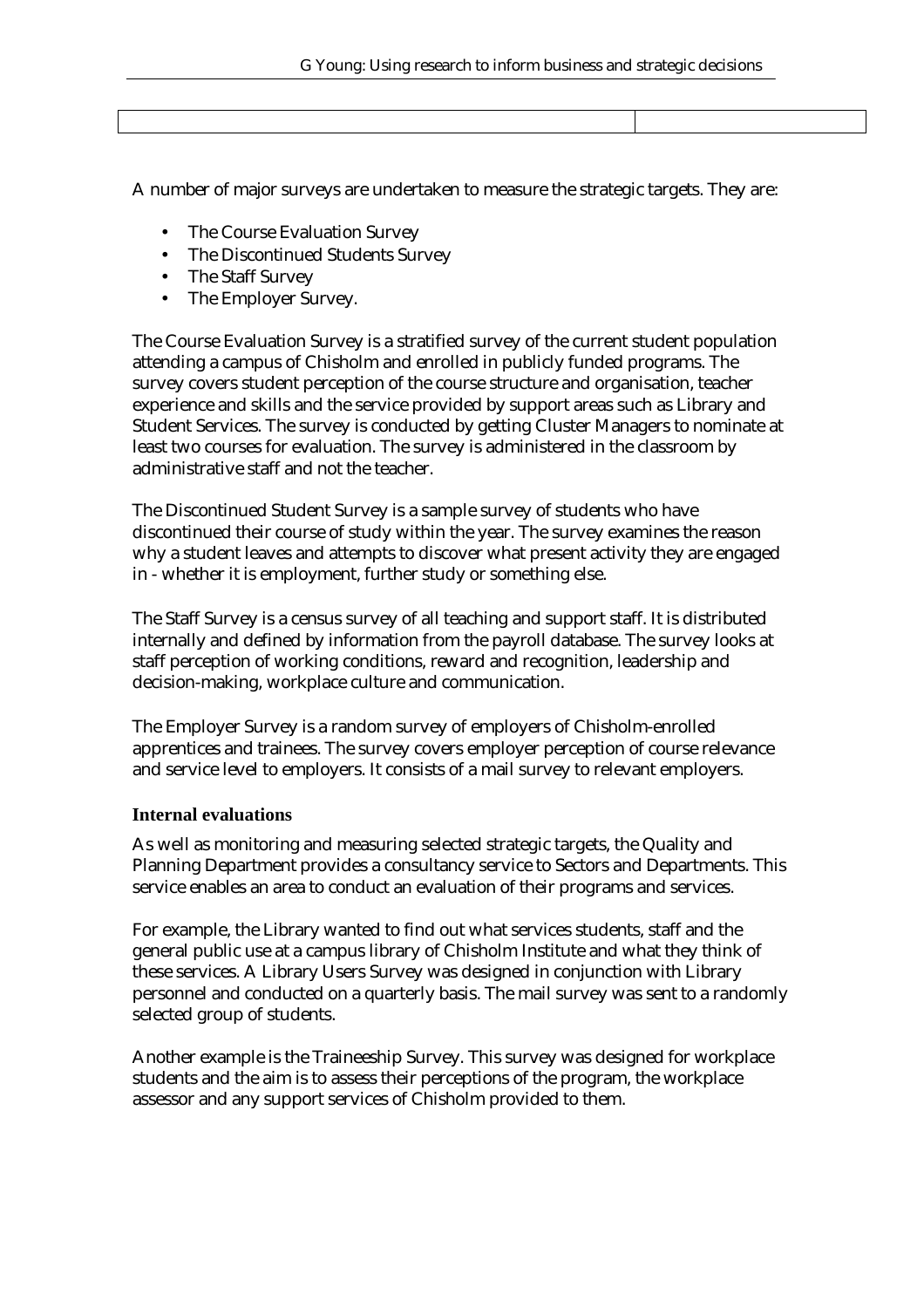#### **Market research/investigative activities**

Market research and investigative activities such as market testing are carried out by the Quality and Planning Department. Some of these activities are joint projects with the Marketing and Development Department or the Education Development Services Department.

A community survey was conducted in 2000 that looked at community perceptions of TAFE in regional communities, centred on the regional campuses of Chisholm. A Community Survey was designed in conjunction with Marketing and Development personnel to elicit the views of the general community to their attitudes to TAFE and the services that it offers to the broader community.

Another example is a review of the operation of an open-learning centre. The survey was designed in conjunction with a working group of staff and students enrolled at the campus. The review looked at staff and student attitudes to the operation of the centre, including preference for opening hours and an evaluation of current resources available. The results were used to redesign the staffing and resources of the centre.

#### **Trend monitoring/environmental scanning**

To monitor major social and economic trends at a state, national and international level, a number of media and other sources are monitored on a regular basis. The focus of the media scan is to identify significant events or reports of research that may have a long-term effect on the operations of Chisholm. The scan looks at the various news sources, including reviewing the main daily newspapers for information about reports that have been released for public distribution. Other sources include public research institutes and private consultancies that release reports about social and economic trends in Australia.

The sources include:

- The daily newspapers (*The Age*, *The Australian*)
- Public research institutes (OPETE, ANTA, NCVER, ABS, NATSEM)
- Private research consultancies (Access Economics, Morgan and Banks, IBIS)
- Regular social and economic periodicals (ABS Social Trends document, Dept of Infrastructure - Population Forecast Report)
- Internet news websites (CNN, BBC).

## **Benefits and shortcomings of techniques**

The focus of the paper is to examine and review the research techniques used to support business and strategic planning at a large TAFE institute. As Table 2 shows, each technique has its advantages and disadvantages.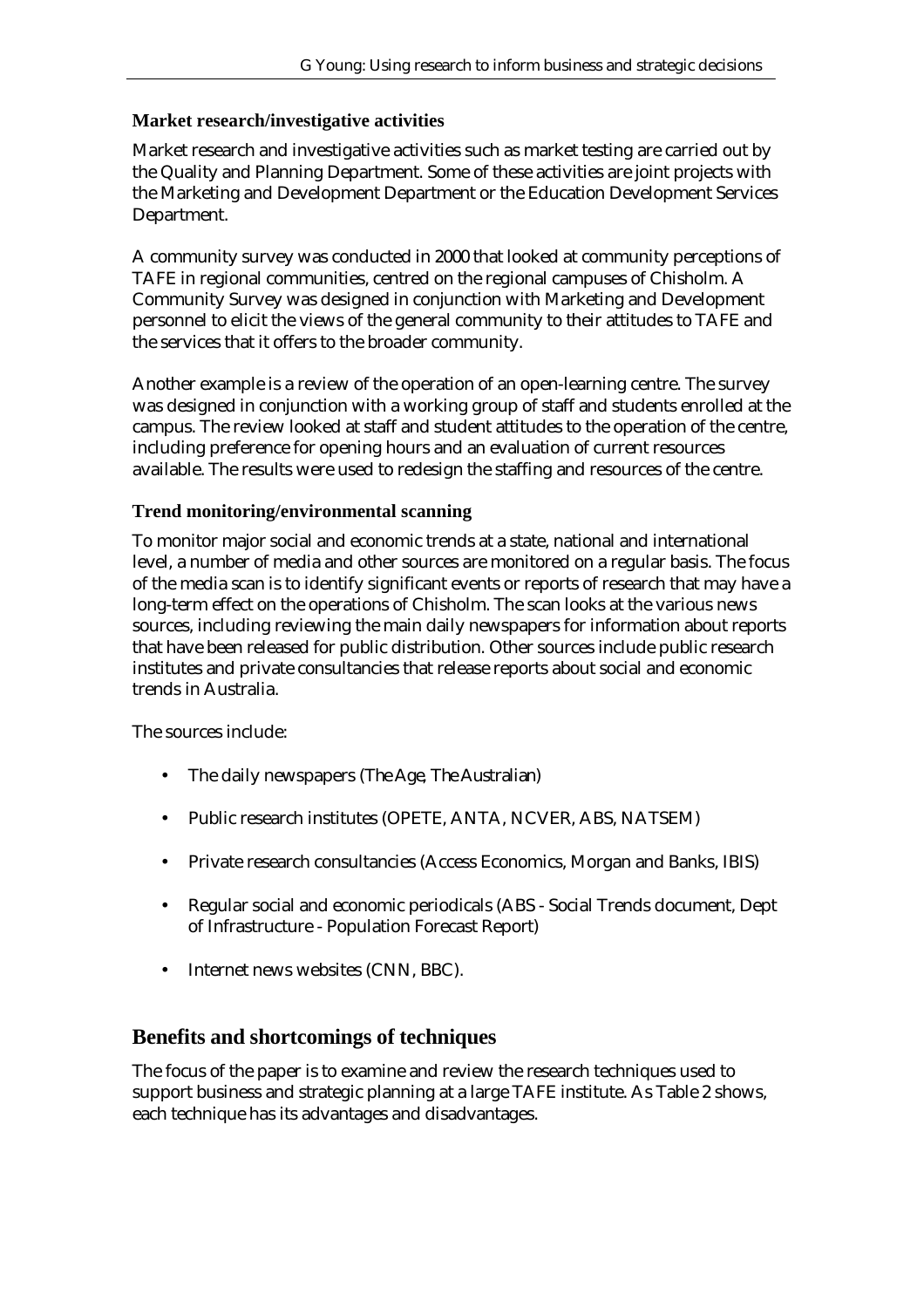#### *Internal databases/external databases*

The internal database analysis provides an extremely useful and rich form of research information. It enables the analysis of primary data, such as student enrolment information, which is collected at the time the student completes an enrolment form. This one source can provide a wide range of information on the characteristics of the student population and the types of programs that students enrol in. A set of standard reports can be produced, ranging from a global level of the Institute and 'drill down' through the various levels to a teaching unit or industry sub-group. It is flexible and can look at particular aspects of students in a program, due to the detailed nature of the basic information.

The disadvantage of an internal database is that it is static and can only provide an analysis of the information previously captured. It is limited to the information that is held and is not dynamic or able to examine other issues outside the data that has been captured. It only provides an inside view and will not reveal any information about the general population or people outside of the students enrolled in programs at the Institute. It provides a local view only.

External databases have the advantage of providing a wider picture of the student population at a state or national level and allow comparisons with the local population. This is valuable for benchmarking activities and a market share analysis.

The disadvantage of external databases is that due to the format of the data it may be difficult to drill down to a local level, which can make comparison or benchmarking activities impossible to conduct. A second problem is access to data. Due to confidentiality issues, whether personal or commercial, it may not be possible to gain access to detailed data, such as unit level data (individual records of information). Without detailed data it is not possible to conduct discrete analysis for local analysis or comparison.

#### *Evaluation of programs and services*

Evaluations of programs and services provide a measure of success of targets, such as those set out in the Institute Strategic Plan. They are focused and can review a particular issue. Similarly, they can be customised for local use and be conducted at the teaching unit or support unit level.

A disadvantage of evaluations is dependent on their focus and extent, in particular at the Institute level; they may look at surface only and not allow for a deeper investigation of the issue under consideration. This is particularly evident when attempting to sample the entire student population on an issue. A second disadvantage is that the investigation may be limited by time or resource constraints.

## *Market/investigative research*

An advantage of market research and investigative research is the ability to provide answers to an important issue or question. Like internal evaluations, it can be focused and directed to provide information for a particular purpose, although the research may be examining a regional or wider issue.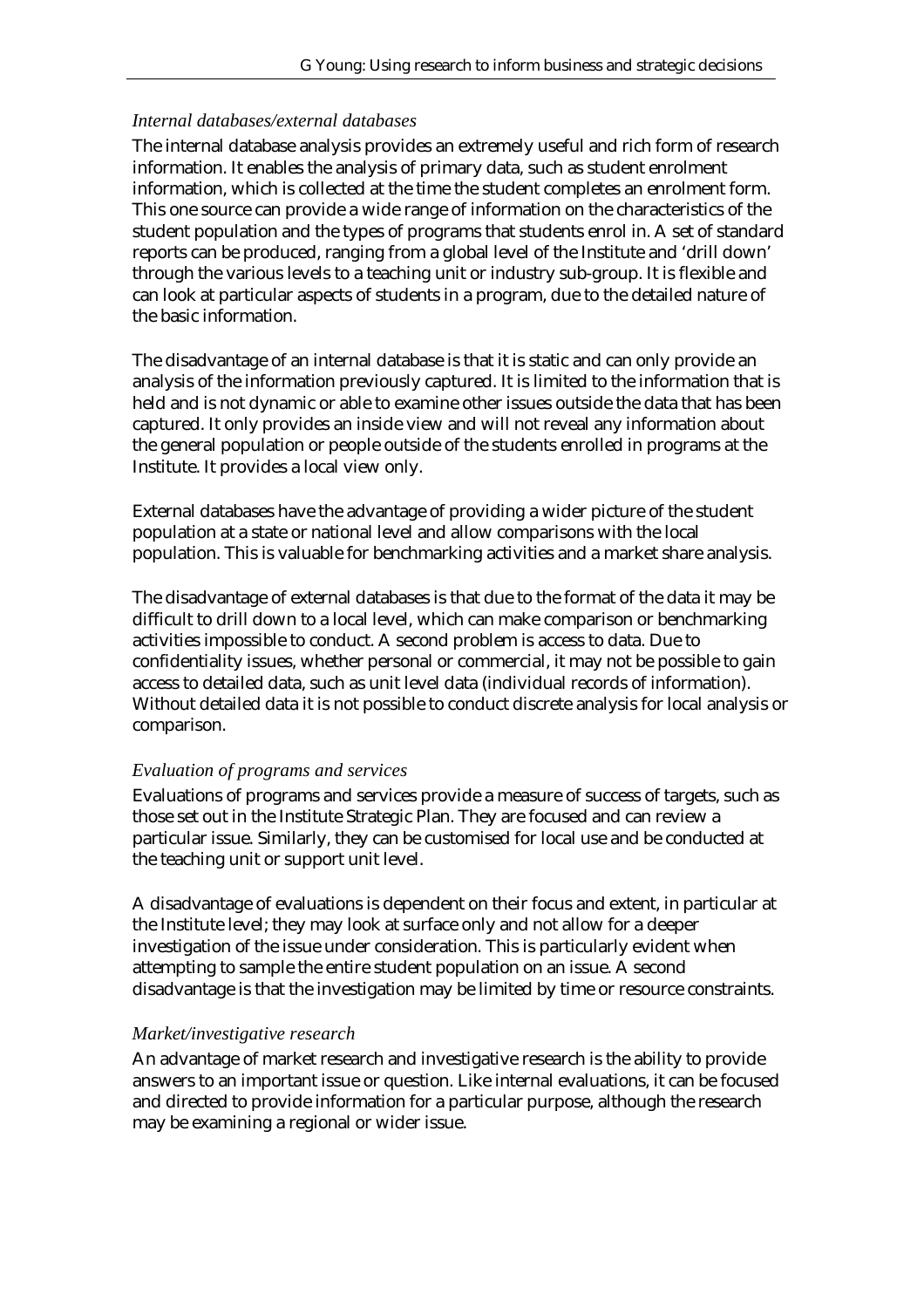A disadvantage is related to the resourcing of the activity. It can be costly in time and resources.

#### *Trend/environmental scanning*

The advantage of environmental scanning is that it allows access to a range of information sources that can provide a wider view of social and economic issues. Such sources can be used to track national or international trends in education in general and VET in particular.

The disadvantage of scanning is the information obtained may not be applicable to local conditions or may impact on the region or institute.

## **A final note**

A final observation concerns the accessibility and comprehension of the results of the research. As outlined above, applied research at Chisholm is flexible and can be customised for individual projects. It can be commissioned by all levels of the organisation, from senior management down to the manager of a teaching or support unit. It appears that some recipients of the research have difficulty comprehending the outcome of research. It is not certain if this is the fault of the researchers, who may aim the reports at a higher level of comprehension than that of some of the audience. A need to assess the level at which to aim the report of research is one for further investigation and will be followed through with focus group discussions of the major recipients of the reports.

|                           | <b>Benefits</b>                                                                      | <b>Shortcomings</b>                                                                         |
|---------------------------|--------------------------------------------------------------------------------------|---------------------------------------------------------------------------------------------|
| <b>Internal databases</b> | Access to local data                                                                 | Only looking inside, no outside<br>view                                                     |
|                           | Able to drill down to detailed<br>level, flexible reporting ability                  |                                                                                             |
| <b>External databases</b> | Rich source of information at<br>state and national level                            | Hard to drill down to local level                                                           |
|                           | Access to wider range of data to<br>enable benchmarking and<br>market share analysis | Limited access to data with<br>some portions not available due<br>to privacy considerations |
| <b>Evaluations</b>        | Provide a performance measure<br>in comparison to set targets                        | Can only looking at issues on a<br>limited level                                            |
|                           | Can be customised for local use                                                      | Resources may limit the level<br>and extent of evaluation                                   |
| Investigative<br>research | Can provide the answer to<br>specific questions of inquiry<br>with some accuracy     | Costly and time consuming<br>activity                                                       |

**Table 2:** Comparison of benefits and shortcomings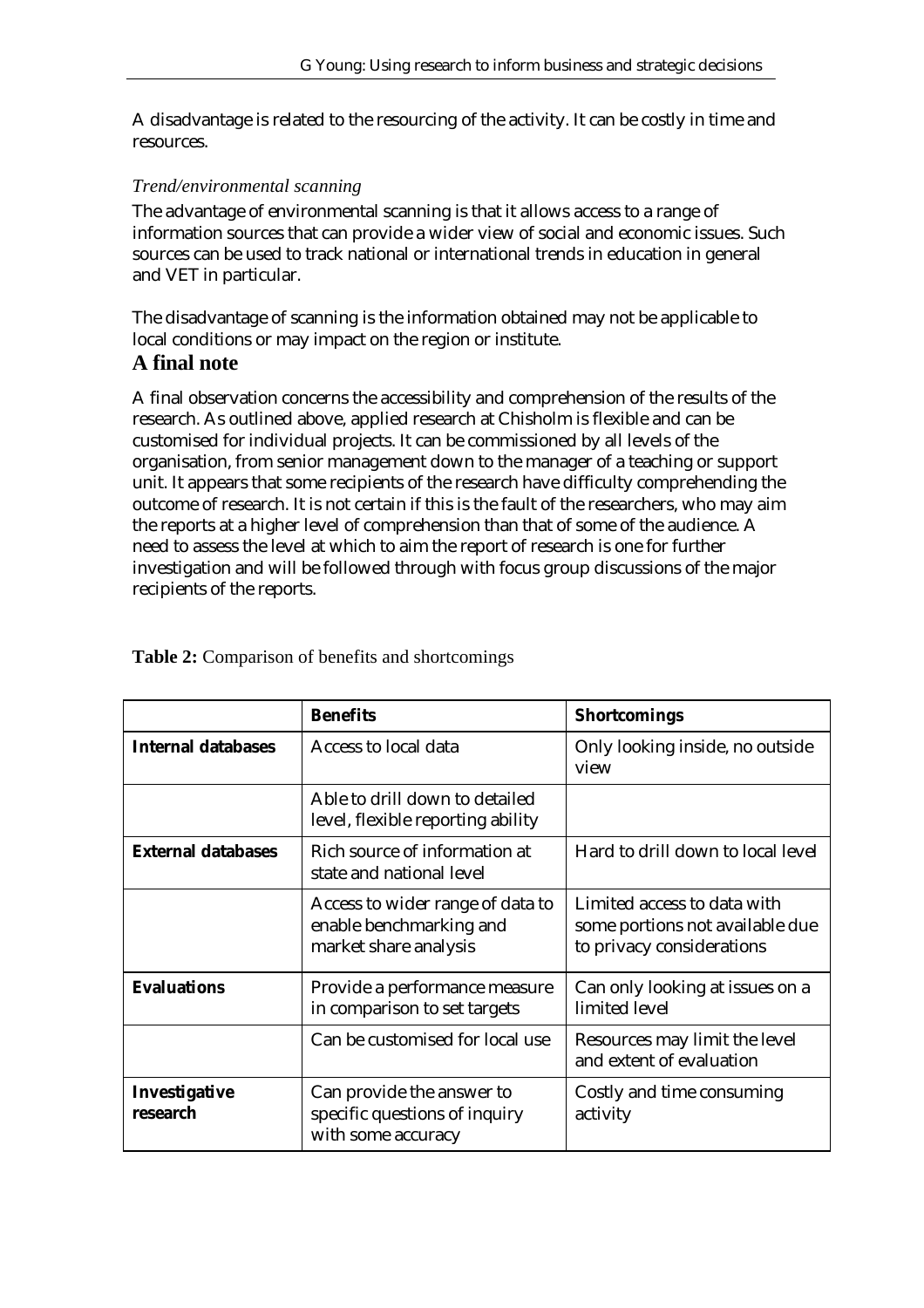| <b>Scanning</b> | Keep track of trends at regional,<br>national and international level                   | Gives a picture of the outside<br>world only                                                                                          |
|-----------------|-----------------------------------------------------------------------------------------|---------------------------------------------------------------------------------------------------------------------------------------|
| <b>General</b>  | Flexible and customised service<br>to Chisholm personnel, not just<br>senior management | Level of comprehension and<br>understanding of reports<br>Uncertain if reports are too<br>complicated or aimed at too<br>high a level |